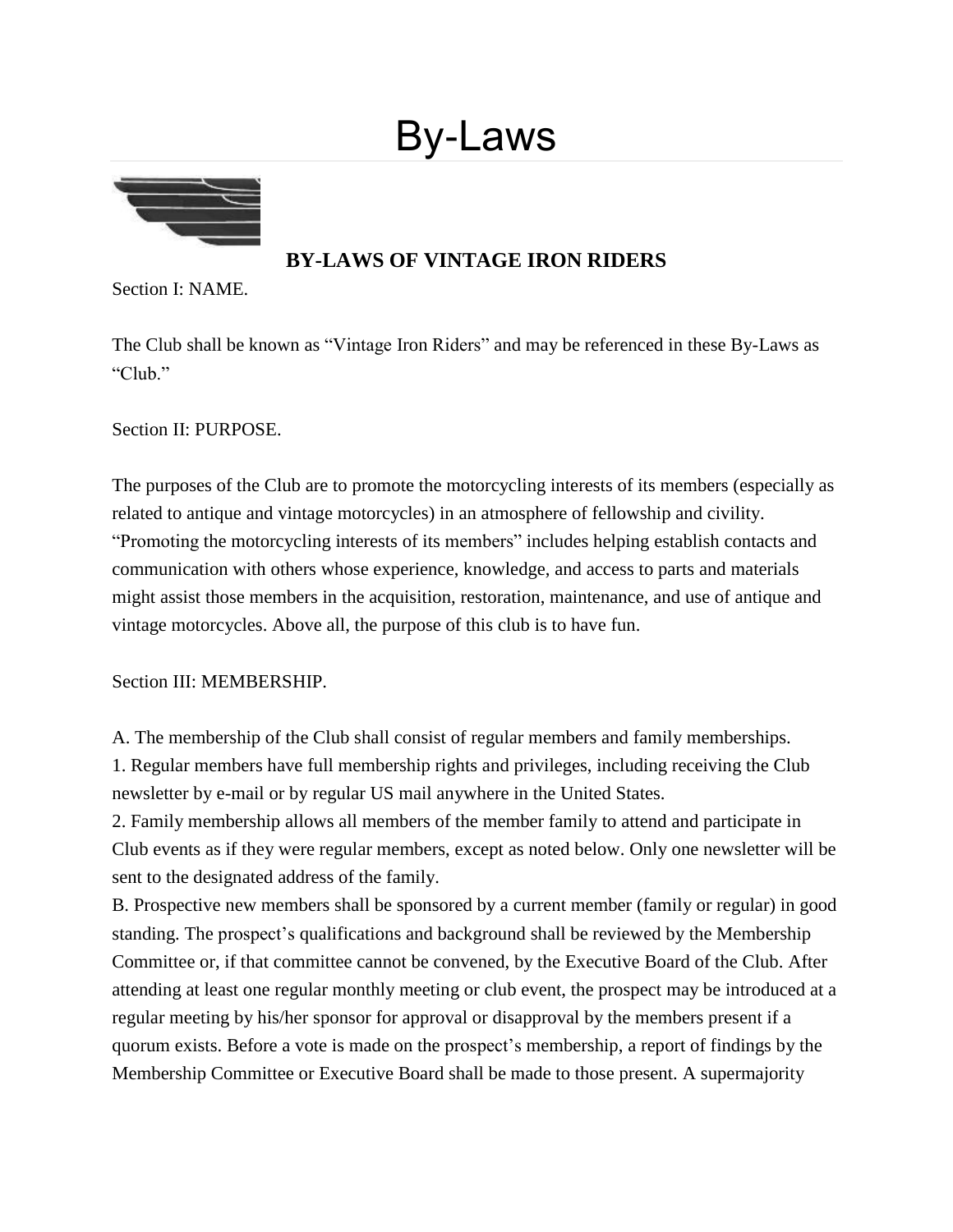vote of 3/5ths of those present is needed for a new member to be accepted. Voting shall be either by secret ballot or by open voting without the prospective member(s) present.

C. Sanctions, up to and including termination of membership or loss of office, may be imposed on a member whose actions or failure to act are detrimental to the interests of the Club. Such sanctions shall be considered by the Executive Board which shall present its recommendation to the general membership for final decision. A simple majority vote is required for sanctions less than termination of membership or office. For termination of office or of membership, a 3/5ths vote is required. Before the final vote is taken, the member shall have an opportunity to be heard by the Board and at the meeting when the vote on the sanction is to be taken.

D. Decisions of the Executive Board with respect to membership eligibility may be overruled by a super-majority vote of 3/5ths of the members when a quorum is present.

Section IV: MEETINGS.

A. An annual meeting of the Club shall be held in Springfield, Illinois on the third Wednesday in December of each year, or on a date in December set by the Board. Other regular or special meetings for the transaction of business may be held at such times and in such places as the President or the Executive Board may direct. Upon filing with the Secretary a petition signed by at least 10 regular members requesting a special business meeting for a particular purpose, a meeting shall be held for the specified purpose.

B. Monthly meetings will usually be held at 7 PM on the third Wednesday of each month. If a monthly meeting is to be held at a different date or time, the Secretary shall give notice of the time and place of such meeting to all members at least 7 calendar days in advance of that meeting.

C. Fifteen regular members and member families, or one-third of the regular membership, whichever is less, shall constitute a quorum for the transaction of business at any meeting. Members present only by proxy and not in person shall not be counted for purposes of establishing a quorum.

D. Hopefully, the meetings of the Club may be conducted rather informally. If, however, a problem arises requiring more formal procedures or if any member insists, the latest edition of Robert's Rules of Order shall govern a meeting of the Club.

Section V. VOTING.

A member, who is 16 years of age or older, may vote at any meeting of the Club either in person or by a signed written proxy exercised by a member who is present in person. Members may also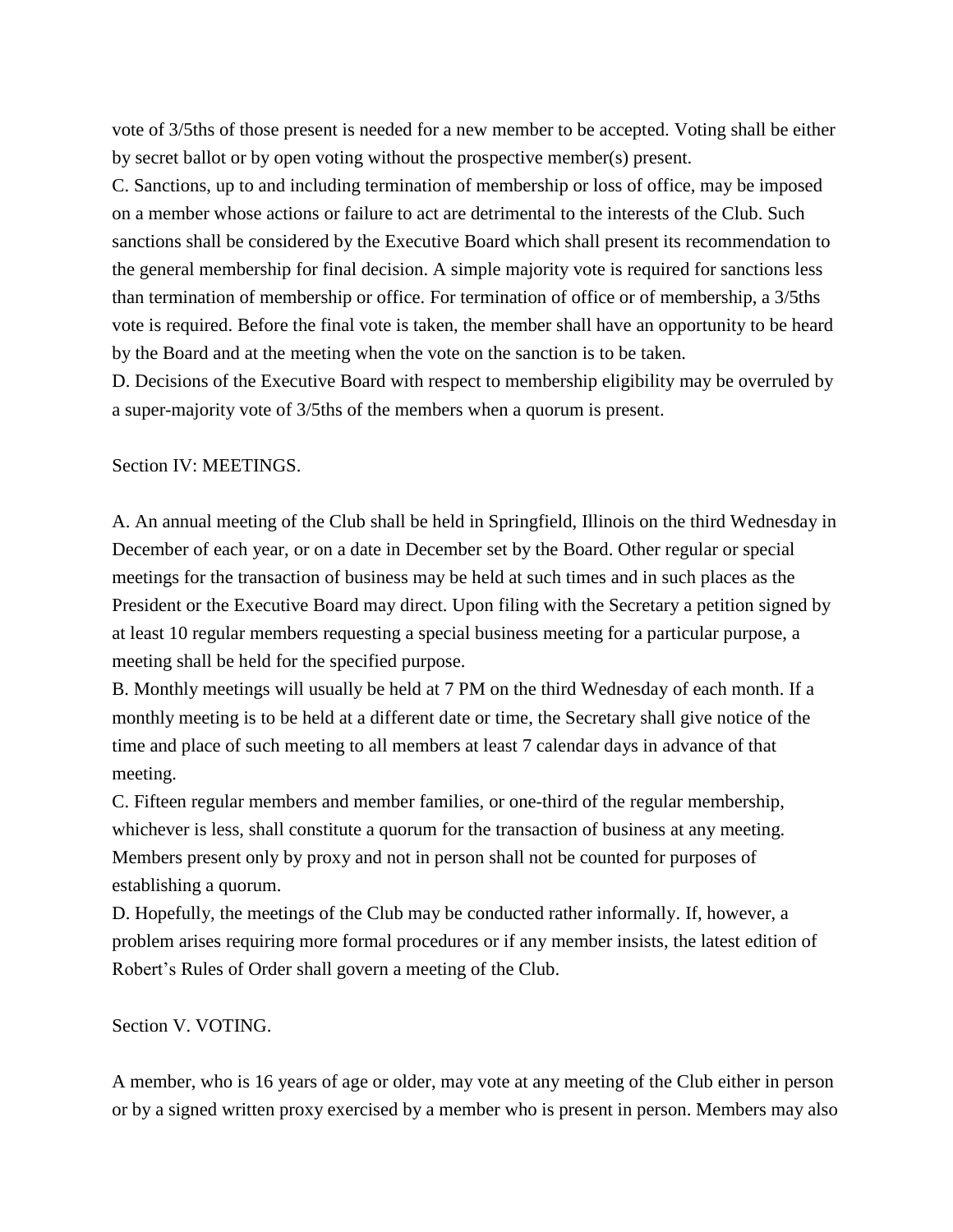vote by mail (electronic or regular), in accordance with procedures adopted by the Board, in elections for officers and on other issues designated by the Board. No more than two persons in a family membership may vote on any matter. In the event the family cannot decide who will vote, the Club's presiding officer's determination shall be final.

#### Section VI. OFFICERS and EXECUTIVE BOARD.

A. The Executive Board ("Board") of the Club shall consist of the following: President, Vice President, Secretary, Treasurer, newsletter editor, events chairperson, and the immediate past president. If a person holds more than one office, that person shall still have only one vote on the Executive Board. The Board shall have general control and supervision of the affairs of the Club and shall, among other things, be responsible for strategic planning. Except as noted elsewhere, a decision of the Board may be overruled by a majority vote of a quorum of members at a meeting. B. The president shall preside at meetings of the Club and the Executive Board, and shall be the chief operating officer of the Club. Upon leaving the office of president, the immediate past president shall serve, ex officio with full voting rights, as a member of the Executive Board until replaced by a more recent immediate past president.

C. The Vice President shall assume all the powers and perform all the duties of the President whenever the President is absent, disabled, or otherwise unable to serve, and at such other times as the President may direct in writing. The Vice President should preside over at least one meeting each year.

D. The Secretary shall keep a record of the proceedings of the Club and of the Executive Board, shall be the custodian of all records of the Club (except those required of the Treasurer), and shall be responsible for the correspondence of the Club.

E. The Treasurer shall receive and record all the funds of the Club. The Treasurer shall establish a checking account for the Club, and shall pay all obligations of the Club by check drawn on that account. The Treasurer shall submit an annual financial report to the Executive Board and make such other financial reports as may be directed by the Board. A short report should be given at each monthly meeting. A summary of the annual financial report shall be sent to all members. In the absence of a membership chairman, the treasurer shall maintain membership information. The treasurer shall also be responsible for maintaining good standing with Illinois Secretary of State, Illinois Department of Revenue, IRS, and other government offices as required. This includes filing annual reports and tax returns.

F. The Executive Board shall audit the annual financial report.

Section VII. TERMS OF OFFICERS.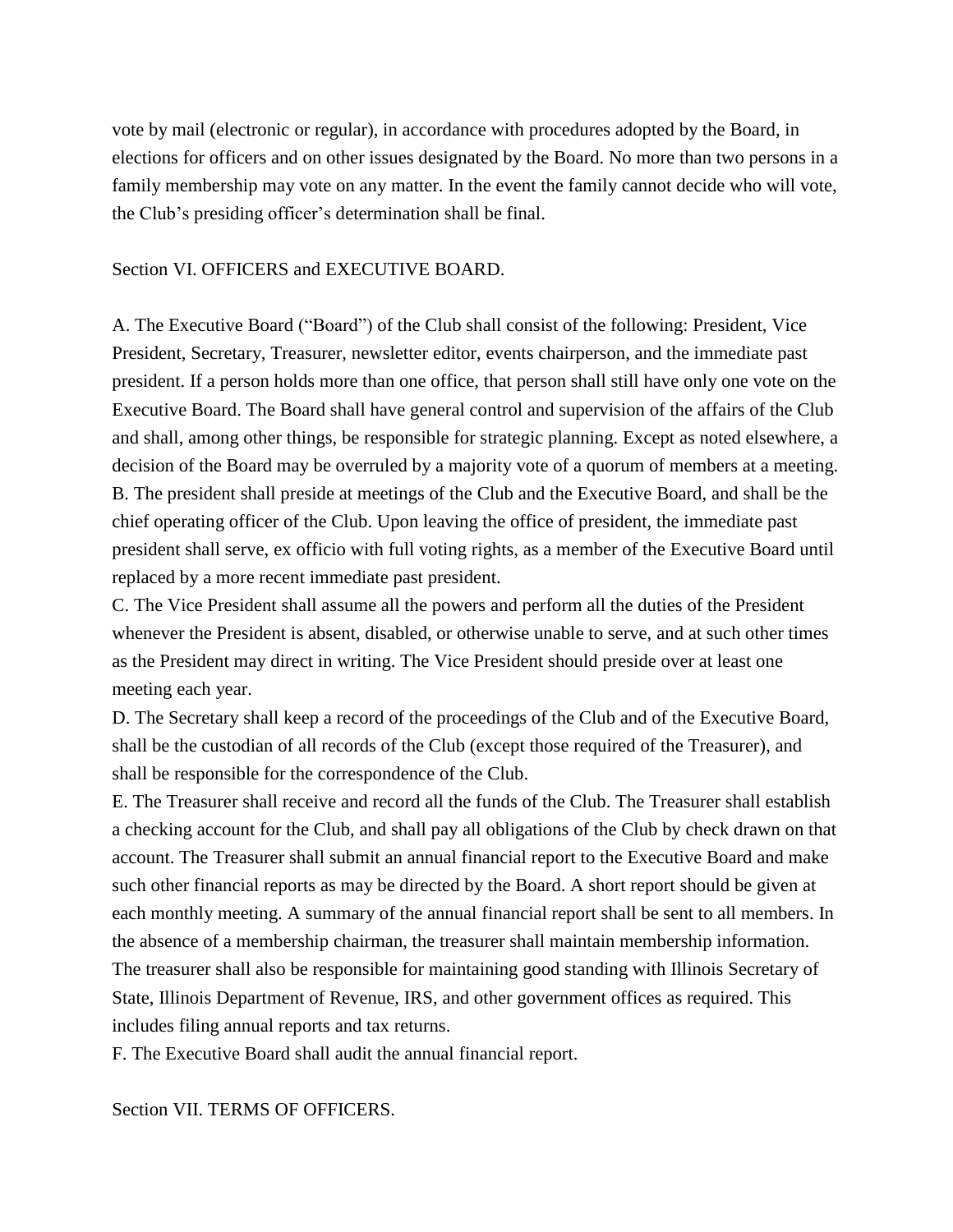A. Officers shall serve for a term of one calendar year (i.e., from the 1st of January through the 31st of December of the same year, or until a successor has been elected and has qualified. B. Regular members are eligible to serve as officers of the Club. Only one family member of a family membership may be an officer at any given time. If an immediate past president is from a family membership, another person from that same family membership may not be an officer until the other family member resigns from the Executive Board as immediate past president. C. In the event that an officer ceases to be eligible for membership during a term of office, the officer shall be deemed to have resigned and the office shall be deemed to have become vacant. A vacancy in the office of President shall be filled by the Vice President. Vacancies in the office of immediate past president shall remain unfilled. Vacancies in any other office shall be filled for the unexpired term by a regular member appointed by the Board. D. Officers shall serve without compensation.

#### Section VIII. ELECTION OF OFFICERS.

A. Elections shall be held at the November meeting. Voting shall be by secret ballot. Proxy voting and written absentee ballots shall be allowed.

B. All nominations should be made at or before the October meeting. New officers shall be announced in the December newsletter.

Section IX. COMMITTEES.

A. The Club shall have the following standing committees: (1) Publications; (2) Events; (3) Membership; (4) Elections. The chairperson of each standing committee shall be appointed within 30 days after the annual meeting by the President with the advice of the Executive Board. The other members of these standing committees shall be appointed by the chairperson of that committee, and shall serve at the pleasure of the chairperson.

B. The Club shall also have such ad hoc committees as the president may establish or the Board may direct, the members of which shall be appointed by the President.

C. Each standing committee shall meet at least quarterly, and shall report on its activities at the annual meeting and as otherwise directed by the Board or requested by the president.

Section X. DUES.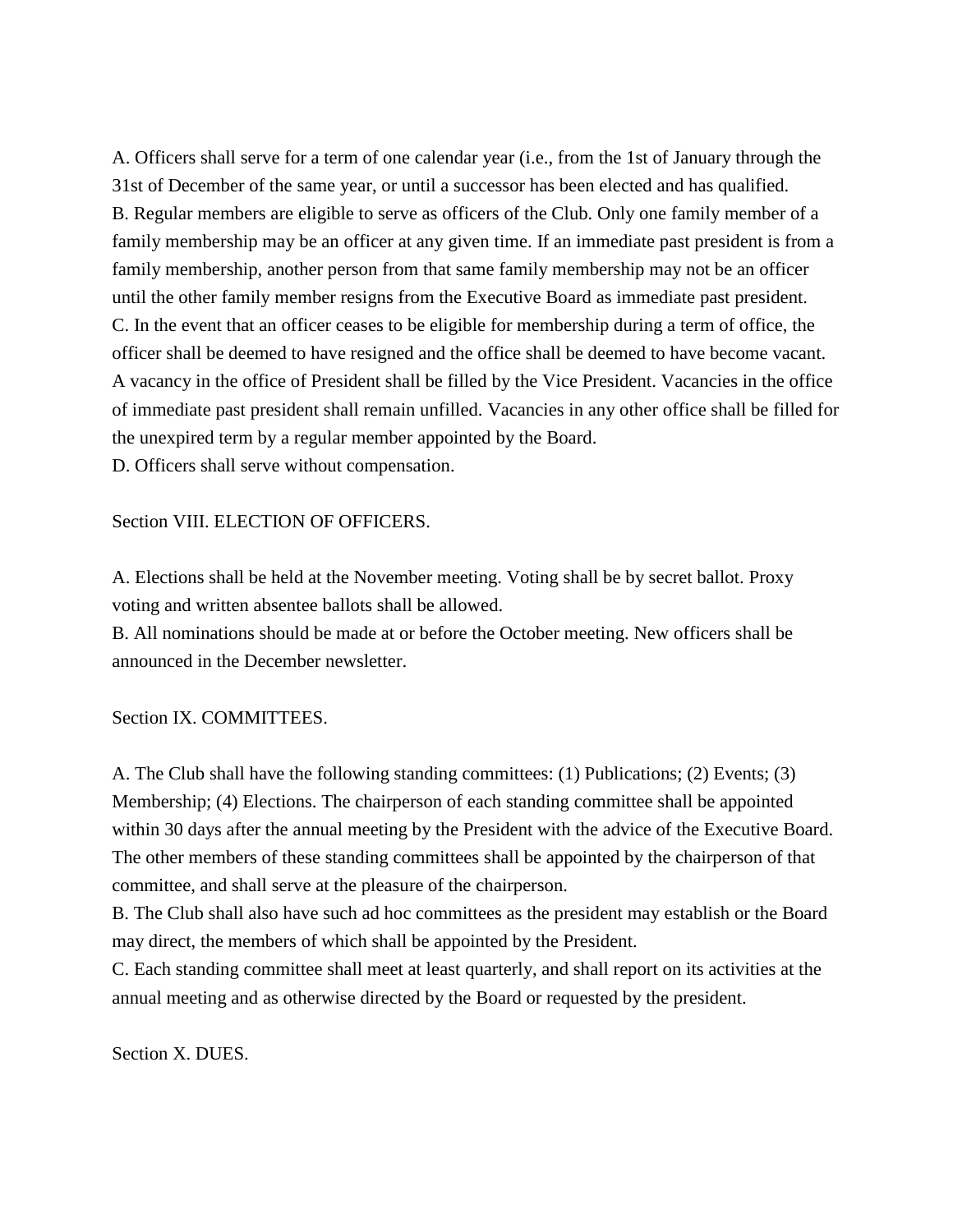A. Persons eligible for regular or associate membership may become members by paying to the Treasurer the required dues. Dues shall be paid in advance for each calendar year. Dues shall initially be \$10 / year and may be changed at the annual meeting or at a business meeting called for that purpose. Family membership dues shall be double regular membership dues. B. The Treasurer shall mail to each member a statement for dues at least 30 days before the beginning of each fiscal year. Dues shall not be refundable in the event that a member ceases to be eligible for, or withdraws from, membership.

#### Section XI. MISCELLANEOUS.

The Club may accept donations and gifts as approved by the Executive Board.

### Section XII. NOT FOR PROFIT.

The Club shall be operated in accordance with the General Not For Profit Corporation Act of 1986, as amended, or its successor laws, except that in the event of a conflict and if Illinois law permits, these by-laws shall control.

## Section XIII. CONSTRUCTION.

The Executive Board shall decide all questions concerning the construction or interpretation of these by-laws, and the Board's determination may only be reversed by two-thirds vote of the membership.

#### Section XIV. AMENDMENT AND ADOPTION.

A. These by-laws may be amended only at the annual meeting or a special meeting called specifically for that purpose. Amendments may be proposed by the Executive Board, or by petition signed by at least ten regular members and/or member families. Proposed amend¬ments shall be submitted in writing to the Secretary. The Secretary shall mail a copy of each proposed amendment to all members at least 10 days prior to the annual or special meeting at which the proposed amendment is to be considered. A proposed amendment shall be deemed adopted upon its approval by not less than two-thirds of the membership present and voting in person, by proxy, or by such other means as approved by the Executive Board such as electronic means (i.e., e-mail) or regular mail.